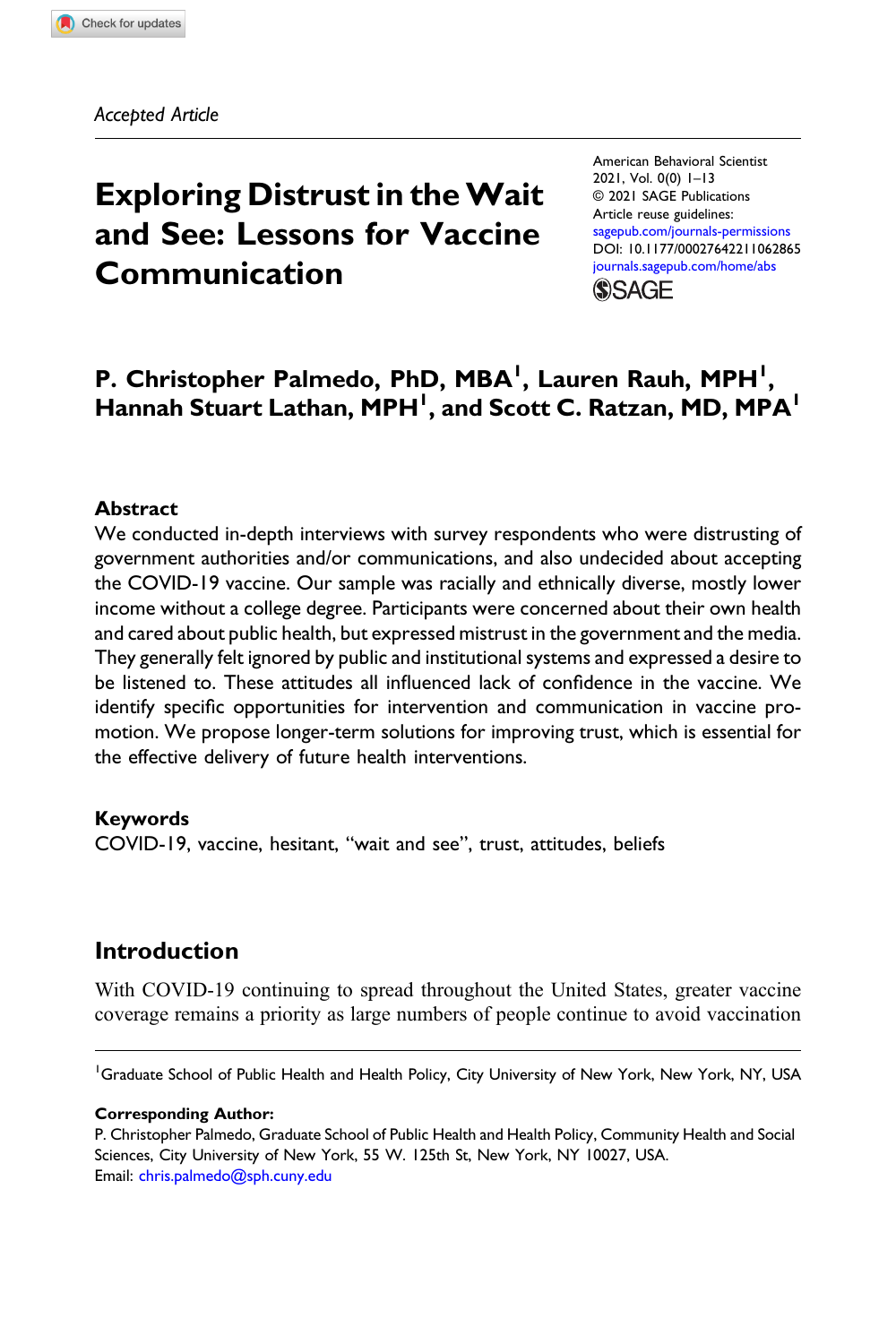and newer more contagious variants emerge. Although the partially or unvaccinated accounted for nearly all COVID deaths by September 2021, still only around half of eligible Americans had taken the vaccine by that time.

Several factors affect COVID vaccine uptake in populations. Structural factors include geographic access, economic access, racism, and health literacy. Cultural and behavioral factors include politization, whereby partisanship became strongly associated with opposing COVID mitigation and vaccination [\(Weisel, 2021](#page-12-0)). Leading up to the arrival of SARS-CoV-2 in early 2020, public health was increasingly becoming polarized. This was especially true for childhood vaccination. Around 2015, antivaccine groups began to effectively engage with coalitions, political action committees, and build a network of conservative politicians, mostly Republican ([Haelle, 2021](#page-11-0)). The pandemic intensified this politicization, which became even more distorted during a particularly polarizing election year ([Gollust et al., 2020\)](#page-11-1). News coverage during this time was also found to be polarized and politicized, fueling the intensity of existing political passions [\(Hart et al., 2020\)](#page-11-2).

Throughout the pandemic, those strongly opposed to the COVID-19 vaccine have disproportionally identified as Republican. The more cautious "wait and see" population, by contrast, has been found to be more racially, ethnically, and politically diverse ([Hamel et al., 2021](#page-11-3); [Rusoja & Thomas, 2021;](#page-11-4) [Tram et al., 2021\)](#page-12-1).

# The "Wait and See"

Before and during COVID-19 vaccine distribution, many research teams, including ours, consistently identified a large segment of the population that refused the vaccine but were open to changing their minds in the future.

Kaiser Family Foundation (KFF) research from August 2021 showed that those who "will definitely not get a COVID-19 vaccine," were more likely to be white (65%), than the "wait and see" group (50%). Black and Hispanic individuals were more likely than whites to identify as "wait and see," than "definitely not." Throughout the pandemic, the "wait and see" population remained more evenly divided racially, ethnically and politically than "definitely not" respondents [\(Hamel et al., 2021](#page-11-3)). Those with less education are also more likely than those with college or professional degrees to be in the "wait and see" group [\(Piltch-Loeb et al., 2021\)](#page-11-5).

Survey research conducted by Surgo Ventures during 2021 labeled this segment, "the Persuadable," while identifying a second group as the "System Distrusters." These two segments essentially comprised the two groups that had the most potential to go from unvaccinated to vaccinated [\(SurgoVentures, 2021](#page-12-2)).

# The Distrustful

Vaccination decisions take place within a complex ecology of values, beliefs, norms and experiences ([Collins-Dexter, 2020](#page-11-6)), and yet distrust in various forms has been found to be a consistent factor in hesitancy. Well before the COVID pandemic,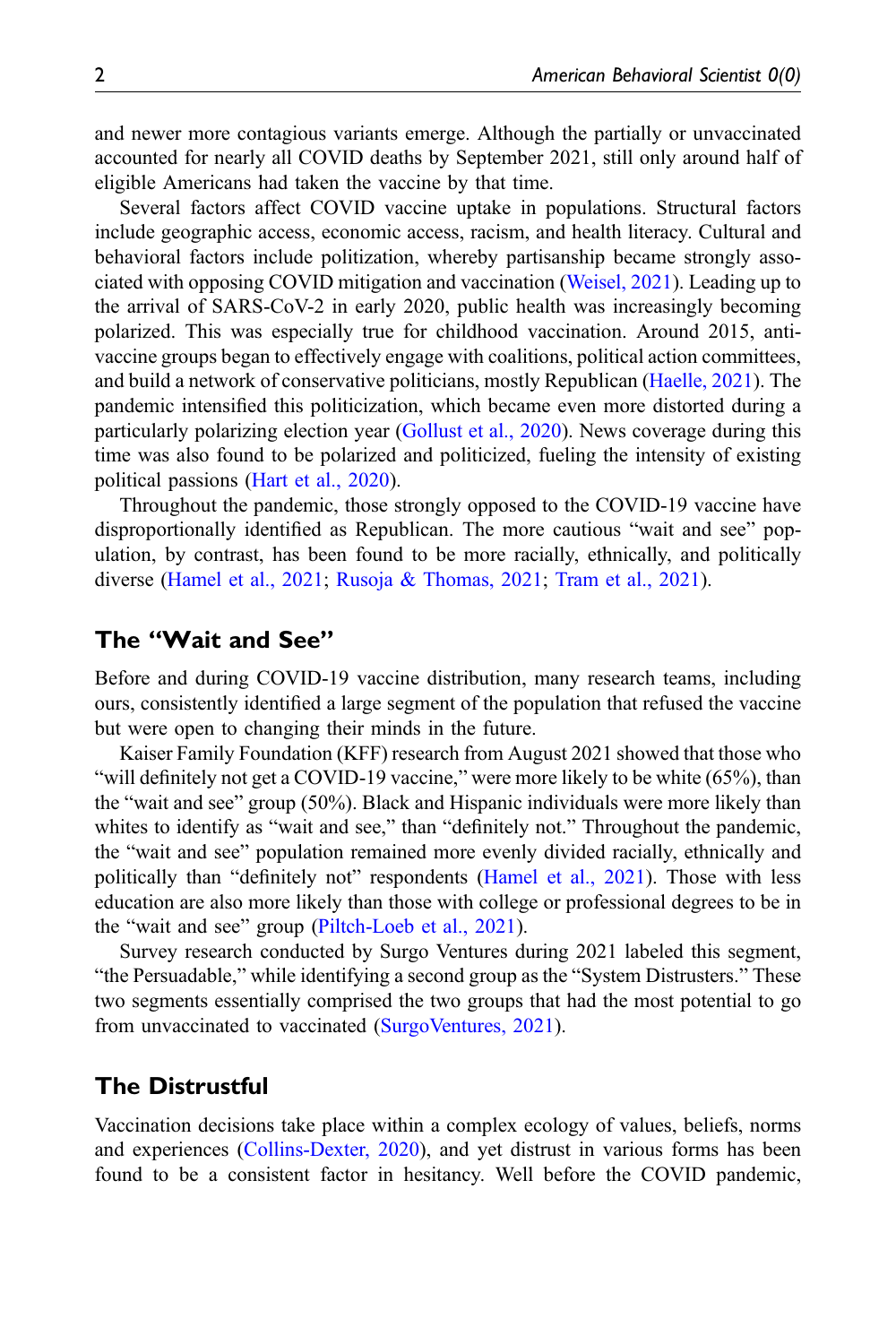governmental and institutional distrust was identified as one of the most important factors influencing refusal of influenza, smallpox, human papillomavirus, polio, and other vaccines ([Baumgaertner et al., 2018](#page-10-0); [Hornsey et al., 2020](#page-11-7); [Larson et al., 2014](#page-11-8); [Lee](#page-11-9) [et al., 2016](#page-11-9)).

Research has connected distrust-related vaccine hesitancy to the suffering of entire populations such as the centuries of mistreatment of African-Americans, and this has been explored and discussed throughout the vaccine rollout ([Bajaj & Stanford, 2021;](#page-10-1) [Bogart et al., 2021](#page-10-2)). What has not been explored yet is the effect of individual-level experiences and mistreatment with the medical system and how that may influence unwillingness to accept a vaccine.

The goal of our research was to discover the fundamental values, concerns and sources of distrust among a diverse sample of Americans who remained unvaccinated for COVID-19, and to conceptualize framing and other communications designed to increase vaccine acceptance and uptake. We concluded our interviews by asking participants for recommendations on how to build trust in our medical and public health systems, with the hope that this may yield insights on how to communicate in ways that would resonate.

Because of the urgency of COVID vaccine distribution, our interview guide was informed by surveys and qualitative research that were ongoing or recently completed. KFF's COVID-19 Vaccine Monitor offered up-to-date data and trends in public opinion. Surveys by the African American Research Collaborative offered nationally representative samples across race and ethnicity that explored issues of access and attitudes related to COVID-19 vaccines.

# Redefining "Hesitancy" and "Access"

This pandemic has revealed limitations to the description of the "vaccine-hesitant" ([Ratzan et al., 2021](#page-11-10)). New categories, such as those described above, are intended to better capture the complex influences on an individual's risk/benefit analysis for vaccine decision-making. Focusing on elements of this ecosystem, such as trust in government, may yield a better understanding of how to build confidence in vaccination for those individuals who are still undecided about accepting COVID-19 vaccines.

This evolving understanding of the harm of broadly assigning hesitancy to the unvaccinated has also revealed the complexities of what it means to have "access" to vaccination. Beyond the logistical access to a site where vaccines are available, there are significant barriers that keep many excluded from these processes. Just as "hesitancy" was overdue for a reframing, access is similarly overdue for, as our participants shared with us, if an individual has been excluded from systems that provide consistent health and child care, workplace protections, income security, and culturally-relevant information, they then lack access to an ecosystem conducive for clear vaccine decision-making.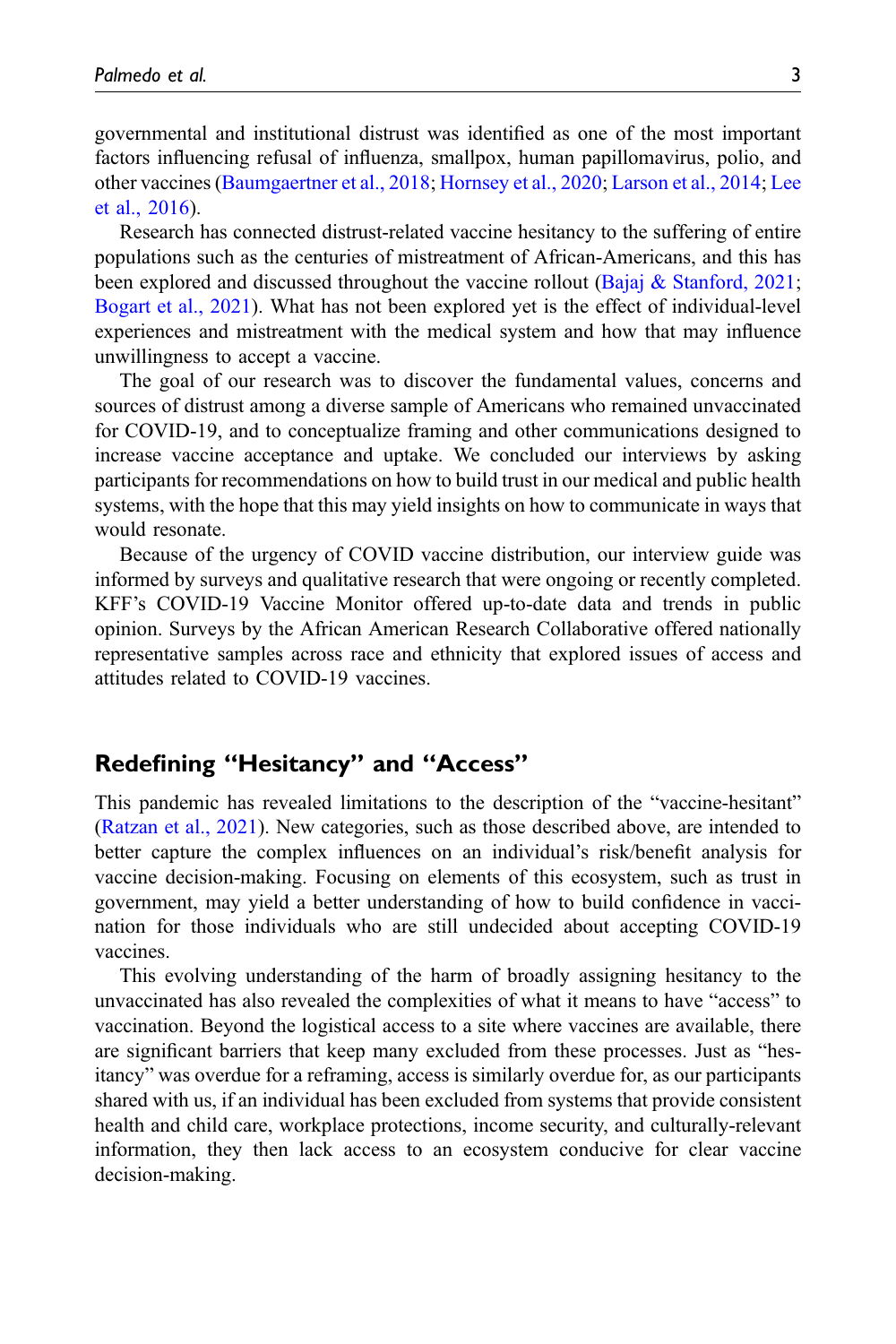# **Methods**

Thirty participants were recruited through a national online survey conducted exploring trust and distrust. We completed a rapid scoping literature review on definitions and measurements of trust and survey tools used. From the literature, we reviewed dimensions associated with an individual's trust in vaccines in general (including specific ones such as measles, mumps and rubella[MMR] and influenza), the COVID-19 vaccine specifically, and healthcare systems.

We extracted questions from validated questionnaires and then developed the survey screening tool consisting of 20 questions in four categories of "trust": generalized trust, trust in health services and vaccine systems, trust in vaccines in general, and trust in COVID-19 vaccines specifically. The screener survey was fielded nationally in February 2021. Participants who received the vaccine or answered that they were "very likely" to get it were excluded from the remainder of the survey. Participants among this sample of 200 who demonstrated high levels of distrust through their survey responses were recruited from this sample.

In our interviews ( $n = 30$ ), we explored ideas about the pandemic, vaccine hesitancy, and government/health system distrust. We asked them why they were not vaccinated, what it might take to get them vaccinated (or why they changed their mind and got vaccinated), and what they think it would take to convince other like-minded people to get vaccinated. It was critical to establish our own trust with participants during the interviews and we did that by telling them that our overall research goal was to help achieve a health system that recognizes the needs and concerns of everyone.

Our first interviews began in late March 2021 when equitable access was of particular concern, in addition to hesitancy. These interviews occurred during pivotal months of the COVID-19 vaccine distribution effort in the US, and we identified some important themes that we believe can help future vaccine communications and other public health response campaigns. Participants had many clear recommendations for how to support more trustworthy systems of public health communication, healthcare, and policy.

# Findings

The COVID-19 vaccination landscape evolved throughout the course of our study, as it continues to change today. Concerns about trust, however, remained consistent throughout the interviews. Several participants spoke about the vaccines in terms of their relationship to government. Others spoke of distrust in the media and other institutions, and the feeling of being coerced into a behavior they were not ready to adopt.

"I don't want the government to force me to put something in my body that I don't want to."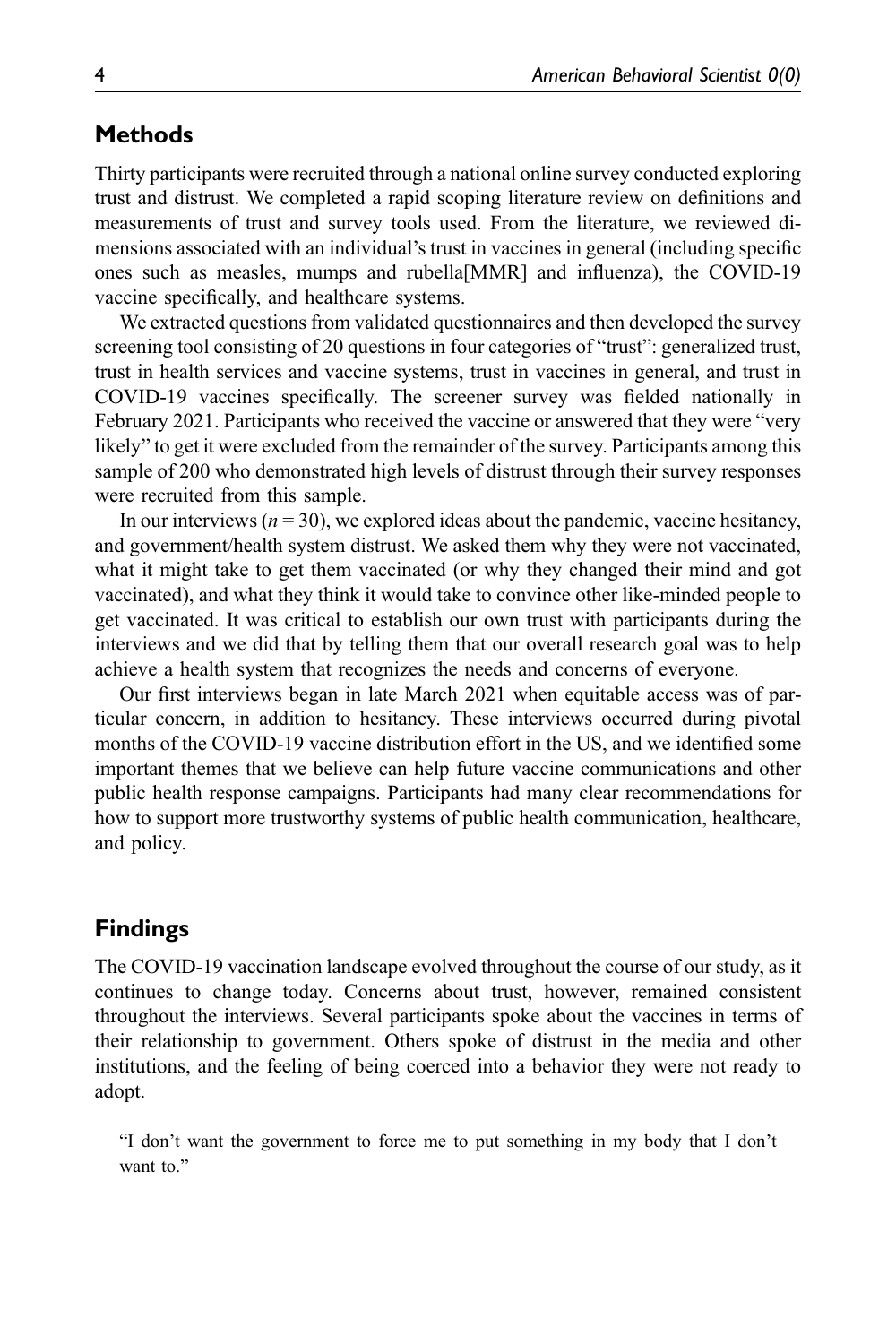Some participants reported to us that, while once "wait and see," they got vaccinated in the time that passed between taking the survey and being interviewed. For people who changed their mind, quality of life and convenience played important roles: entertainment, travel, and seeing relatives who insisted on vaccination.

"We worried about the unknowns but changed our minds when my father-in-law said we had to be vaccinated if we want to visit. Also we heard vaccination is required for travel. So we got vaccinated."

### Navigating a Challenging Information Environment

All participants described the difficulty of navigating the "infodemic," as some have called it [\(Solomon et al., 2020;](#page-12-3) [Zarocostas, 2020\)](#page-12-4). Participants described the information environment throughout the COVID-19 pandemic as confusing, anxiety provoking, and trust-eroding. Competition between federal, state, and local juruisdictions (e.g., NYC v. NY State), and spokespeople added to the chaos.

"I'm in Arkansas. You had the governor of Tennessee doing a press conference like I'm not understanding what Arkansas is doing. I have truck drivers who are coming in and out of the state, and I'm putting them in quarantine for 14 days. It was madness."

A continual need to assess the trustworthiness of institutions and authorities made this even more difficult.

"I believe the media is just trying to blow it out of proportion, like all the death rates I've been seeing stuff like that, it don't seem true to me."

This environment decreased trust in public health authorities and traditional media sources.

### Perceptions of Equity and Class Distinctions

Privilege, class, and wealth came up frequently in our interviews. Participants with lower access to care and resources perceived the vaccine as reserved for the more privileged and financially stable since wealthy people can more easily pay for any necessary medical treatments due to the possible side effects of the vaccines.

"Why aren't the rich people or the high class people taking this seriously. They're still travelling. But us people who are not wealthy like them, we're locked down."

When asked if he would change his position if his sports idol publicly promoted vaccination, one participant responded: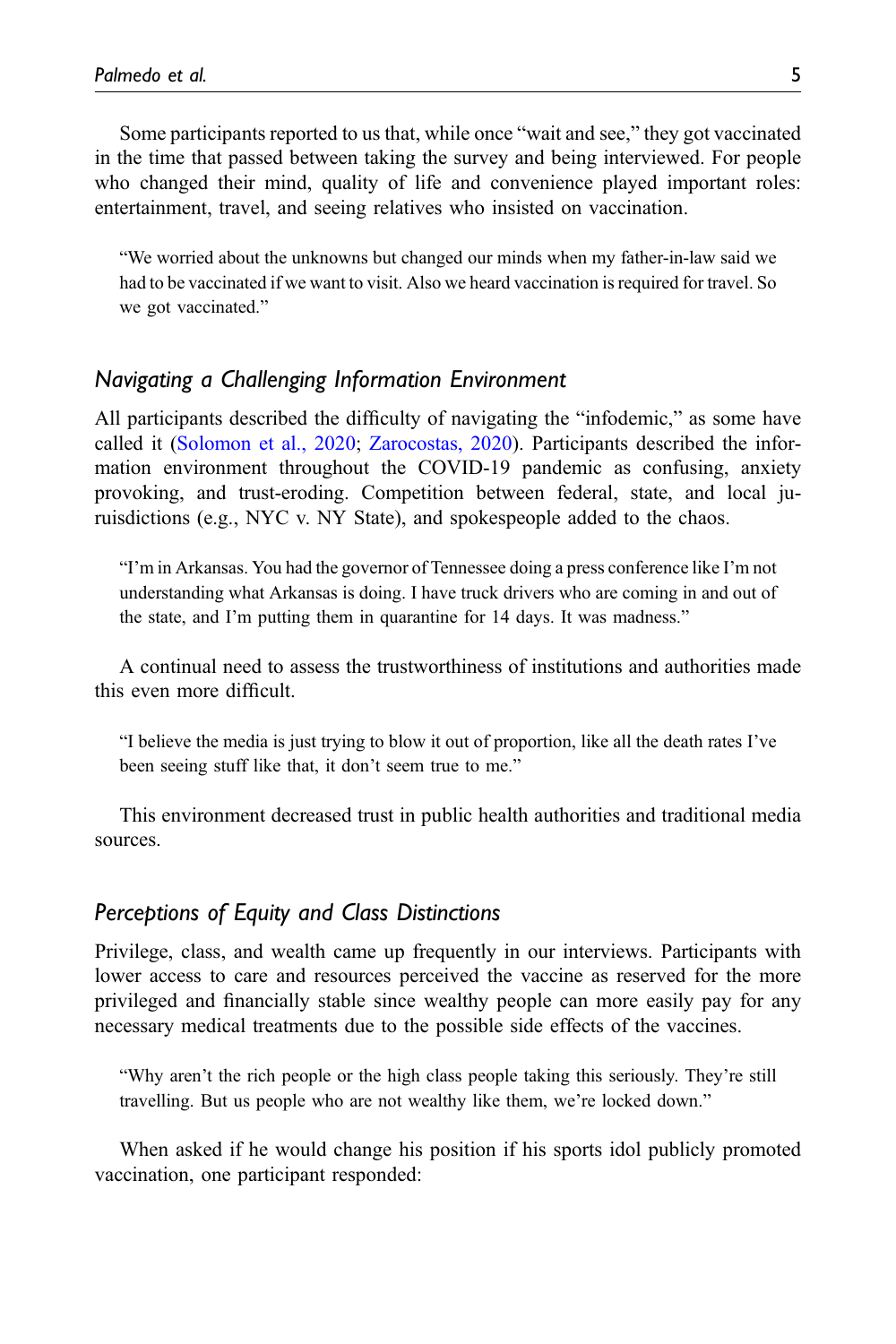"If something is wrong with it, if he gets sick, he's still got money to support himself, and I got to be here sick and not working, so no."

Several participants raised issues of racial equity and mistreatment. Some mentioned the Tuskegee syphilis study or the talcum powder lawsuits against Johnson & Johnson as a reason to question the trustworthiness of the vaccine, and others told stories of their own experiences of blatant racism and mistreatment by the medical system.

"I told them I had a bad reaction to my medication; she proceeded to tell me that you're not having a reaction to it. And I said, "Ma'am, I know when I'm having a reaction to (something) I've never taken before." And she just repeatedly said, "Oh well you'll be okay…"

# Pivotal Experiences With Healthcare Providers and Health Systems

Participants described their relationships with the healthcare system in detail, and many of these were intense. Some participants had one or more traumatic experiences. Others had chronic conditions or survived serious illness in the past. Most participants had relationships with a medical doctor, some strong and frequent and others more episodic. Some participants told us their doctor advised against getting the COVID-19 vaccine, while others said they had not asked their physician for advice. Participants without a consistent relationship with a provider were less inclined to feel reassured by a doctor's advice.

"There is one doctor … I would absolutely listen to this man, hands down. … He said 'to be honest with you hon, I couldn't tell you one way or the other right now because I'm not sure which way I'm leaning."

# Participant Recommendations for Building Trustworthy Institutions

Participants consistently acknowledged the absence of opportunities to ask questions and voice their concerns. Many recognized the need for better local resources to fill these gaps. When asked what they might like to see, we heard:

"Asking people what they want, asking people what would make them feel more comfortable, getting people's opinions."

"...a CDC or something in every state where everybody knows about where you could go."

Overall, participants expressed a clear desire to be respected, and for the system to be more accepting of them. This was especially true given the stressful conditions they were under during these interviews.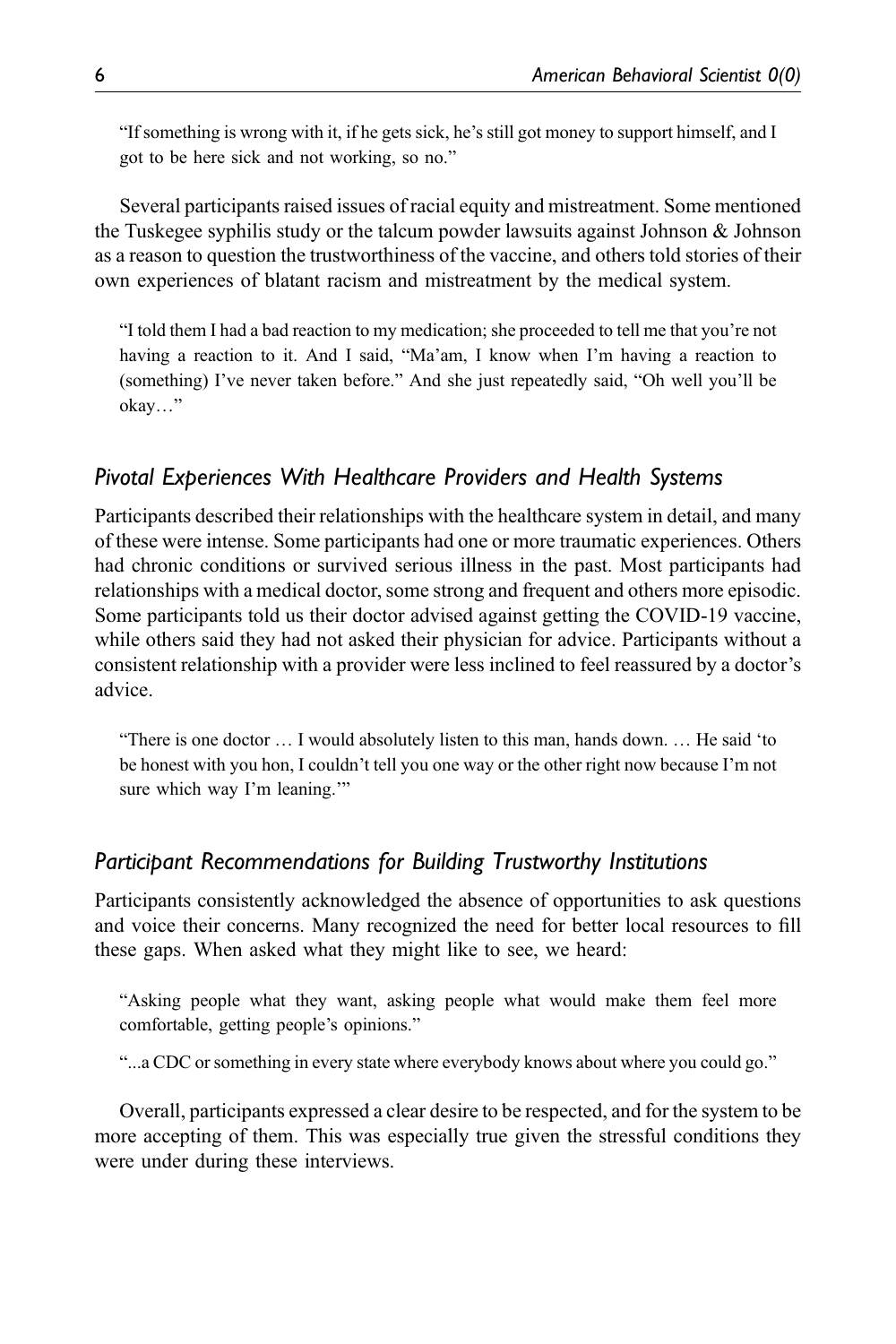"We're all in this together. They need to stop pointing fingers … at the people taking the vaccine, or not taking it."

Polling data to date show that those most unwilling to receive COVID-19 vaccines tend to be White, male, and Republican [\(Hamel et al., 2021\)](#page-11-3), which may be a product of the increasingly hard-line identity politics discussed above. We spoke mostly to those who were still questioning their decision, which may be one reason politics was rarely mentioned our discussions. What did come through were strong recommendations that may be applied across political sentiments.

# Recommendations for Communicating in a Politically Polarized Environment

Despite the challenges of convincing distrusting individuals to get vaccinated, we believe important guidance can be generated from our findings. These communications and policy recommendations are based on our interviews, and informed by other evidence-based recommendations for communicating to the "wait and see" population, for example, [\(Miller, 2021](#page-11-11); [Ratzan et al., 2021;](#page-11-10) [Rusoja & Thomas, 2021](#page-11-4); [Schwarzinger](#page-11-12) [& Luchini, 2021](#page-11-12); [SurgoVentures, 2021](#page-12-2)).

# Empathy and Respectful Communications

Among the clearest recommendation based on our research is to demonstrate respect for the people you communicate with about the COVID-19 vaccine. Many of our participants have had higher than average contact with the medical system, and expressed disappointment in the lack of respect for their own medical literacy. Despite the fact that the "wait and see" group skews less educated, their knowledge of the medical system is often well above average.

As [Opel et al. \(2021\)](#page-11-13), state, "First, lead with listening. Patients, particularly those from marginalized communities, desire health care interactions in which their experiences are heard and validated." Our political and media landscapes are replete with critical and disrespectful language targeted toward those who hold different political ideologies and viewpoints. Our participants reinforced the presumption that the landscape is more likely to change within an environment of respect than under conditions of vitriol. Despite the time and patience that may be required to do this, a long history of communication research bears out its efficacy.

Our participants frequently discussed situations where government or media representatives lied, withheld information, or delivered inconsistent messages. Participants often felt they were not getting the whole story, that government representatives were withholding information, editing information, and hiding information.

The one-way information management from the past century has not been adequately updated into a more open format. Interactivity occurs in social media, and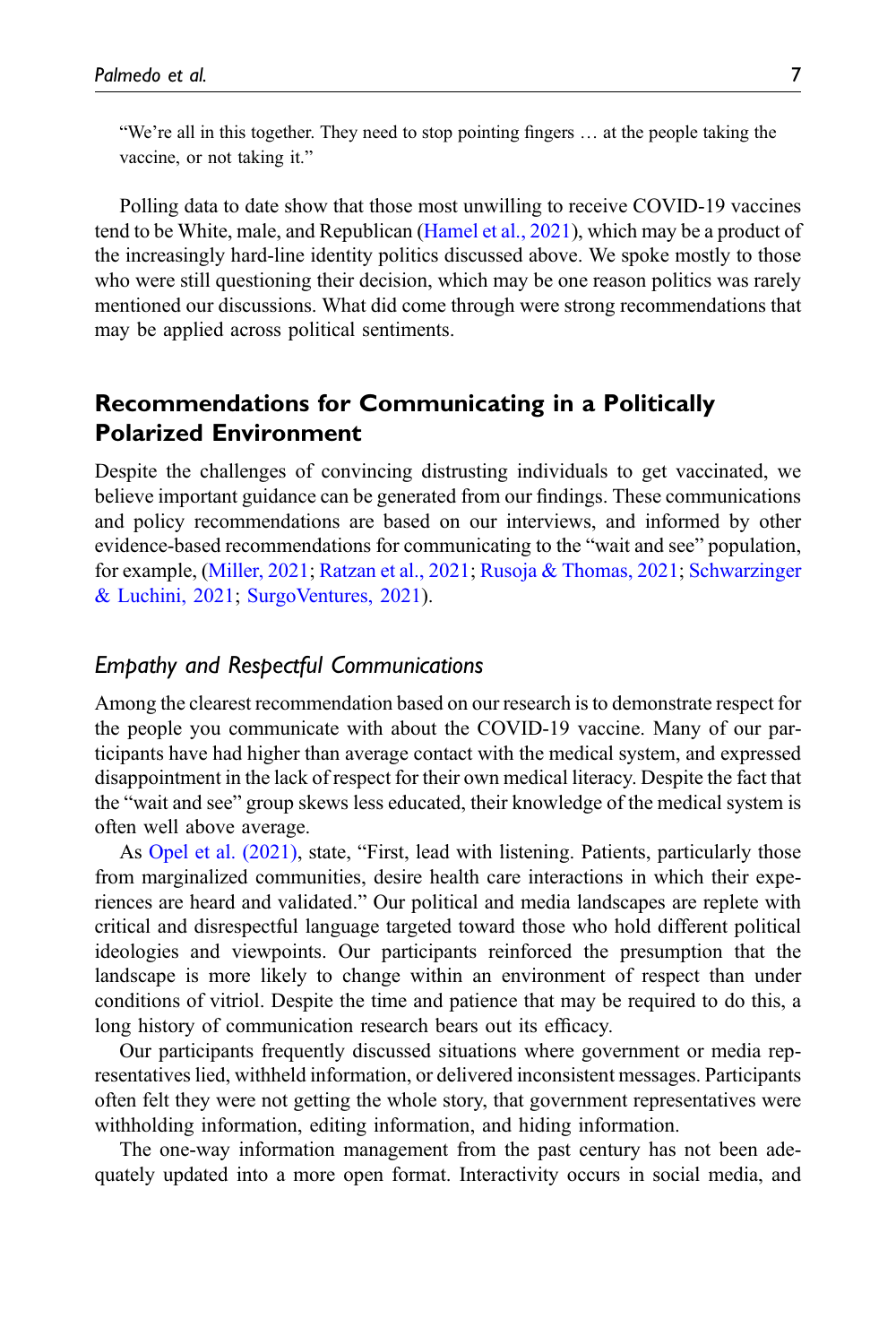throughout the internet; however, government and public health agencies still have not figured out a way to build an integrative relationship with its citizens.

Our participants asked for communications to be transparent about the nuances of health problems related to COVID-19 and solutions to address them. Others wanted the unknowns in a rapidly evolving information environment to be clearly and consistently explored.

Using diverse messengers to frame health issues around acknowledgment of population needs, desires, and values will be more likely to resonate than the blanket directives, which have been consistently shown to be ineffective and even counterproductive.

### Mandates and How to Communicate Them

Policies regarding mandating COVID-19 vaccines weighs ethical considerations for legally placing limits on personal freedom compared to the proportional nature of risk involved ([Fleming, 2021](#page-11-14)). As mandates already accentuate attitudes of distrust, the loss of agency inherent in mandates should be acknowledged. Recognition and discussion by public officials of the seriousness of mandates, the evidence for using them, and the need for responsible policies, can help build back the institutional trust necessary to increase vaccine acceptance.

As mentioned above, some of our participants chose to get vaccinated after carefully considering their unvaccinated status as a barrier to returning to activities such as travel, school, and family visits. Explaining the science behind the mandate (necessary protection in congregate settings, less reliance on mask wearing, etc.) is key to conveying the policy as protective and not infringing on personal freedoms.

Communicators can and should deliver messages that emphasize why public health matters and how security in one area of health, that is, disease prevention, is interrelated with others, that is, economic or housing security.

### Facts Over Exhortations

Our participants were clear: Don't lecture us, beg, plead, or tell us to get vaccinated. Research with Republicans opposed to the vaccine similarly concluded that people want "education, not indoctrination" [\(Miller, 2021\)](#page-11-11) People dislike being told what to do and are more likely to react negatively when that happens. Officials should be cautious about telling people to "get vaccinated." Paid social media ad campaigns may consider emphasizing statistical and epidemiological data about vaccine effectiveness and the risks of remaining unvaccinated (i.e., the seriousness of new variants) without the "hard sell" exhortation at the end. Surgo Ventures' research also recommends elevating data on racial disparities in vaccination and in COVID morbidity.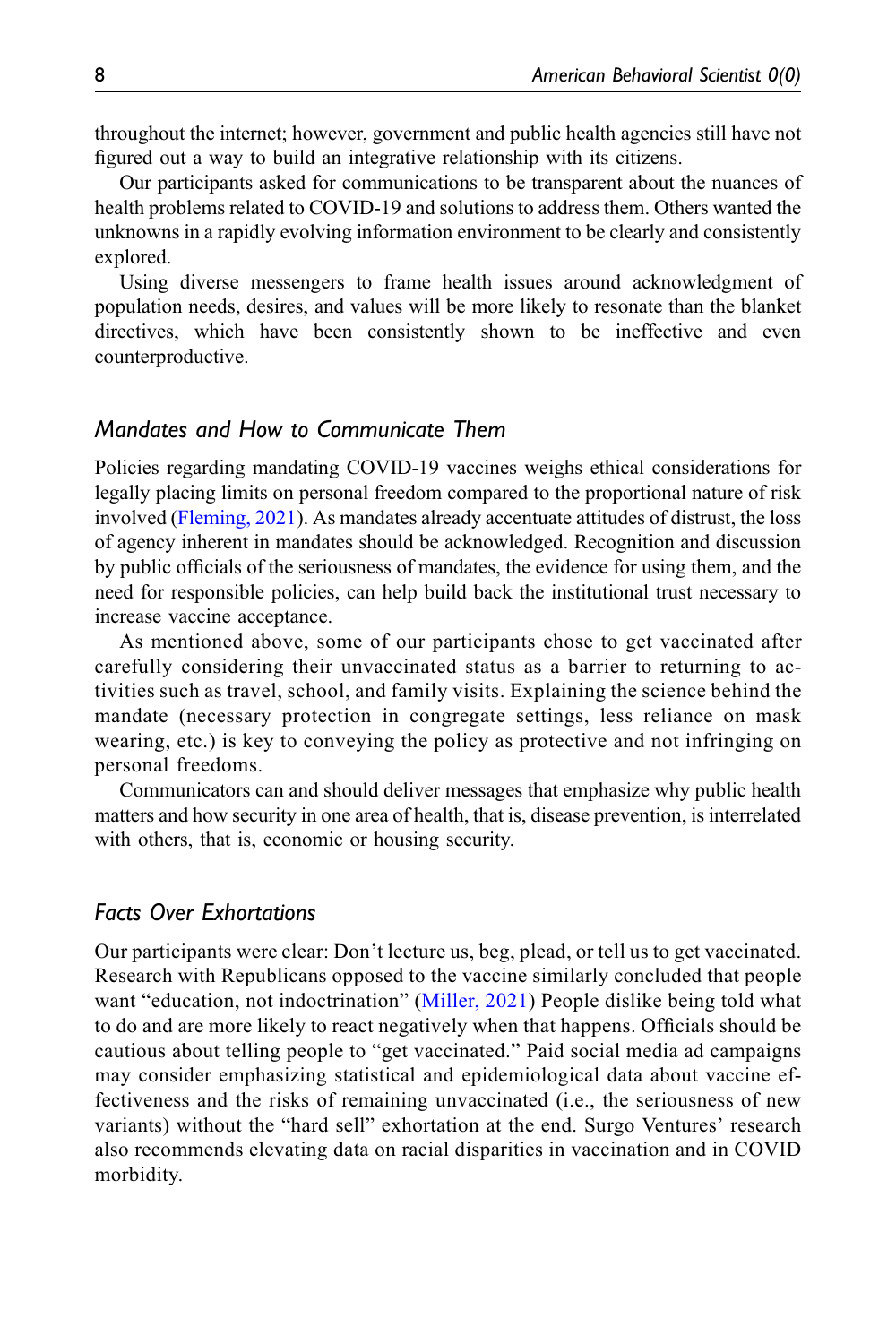### Framing: Emphasize the Positive

For many reasons that relate to the framing and reporting of news, the preponderance of communication about the vaccine focuses on preventing illness. However, as one participant told us, there is an opportunity to focus on the various positive effects, beginning with the feeling of relief one feels upon receiving the vaccine. This participant described this as one of the "positive side effects" of vaccination, and told us her husband and father both experienced this. It impacted her decision to eventually get vaccinated. Some participants described the relief and sense of wellbeing they felt after changing their mind, even despite ongoing concerns for possible long-term side effects. Others described the pride they felt as an example for their family members and communities—especially while young children cannot be vaccinated yet and others remain vulnerable. Public officials, physicians and other communicators can emphasize these experiences of relief and community leadership that people feel after getting vaccinated when speaking to their constituents or patients.

# Peer-to-Peer is Always Effective

Our interviews supported previous findings which emphasized the power of one-toone, communications. Our research confirms that individual-level communication must be an important component to any large-scale strategy. While peer-to-peer is consistently shown to be the most effective vehicle for behavior change, hotlines with helpful resources for people with questions about the vaccines, for example, will be well-received. Federal government programs that go door-to-door are another example of potentially effective one-to-one communication. Similarly, many participants preferred to garner advice and guidance from individuals who have shared their life experience in the communities they live or networks they participate in. Social media played a positive role in these instances. Highlighting these social media "wins" could encourage positive use of these networks.

### Physicians as Communication

Medical professionals are still the most trusted source for health information [\(Bogart](#page-10-2) [et al., 2021](#page-10-2); [Busker, 2021](#page-10-3)). Our participants valued and were influenced by their physician's perspective on health and the COVID vaccine. Strategies that mobilize the power of physician-patient communication about COVID vaccination and facilitate high quality, consistent interactions (and availability of vaccines in office practices) would likely improve vaccine uptake among the currently hesitant. Reimbursement for information-giving, for example, could encourage physicians and other health intermediaries to spend more time in these roles. The federal governments' plan to better equip PCP's with vaccine doses and door-to-door operations is another policy consistent with this finding.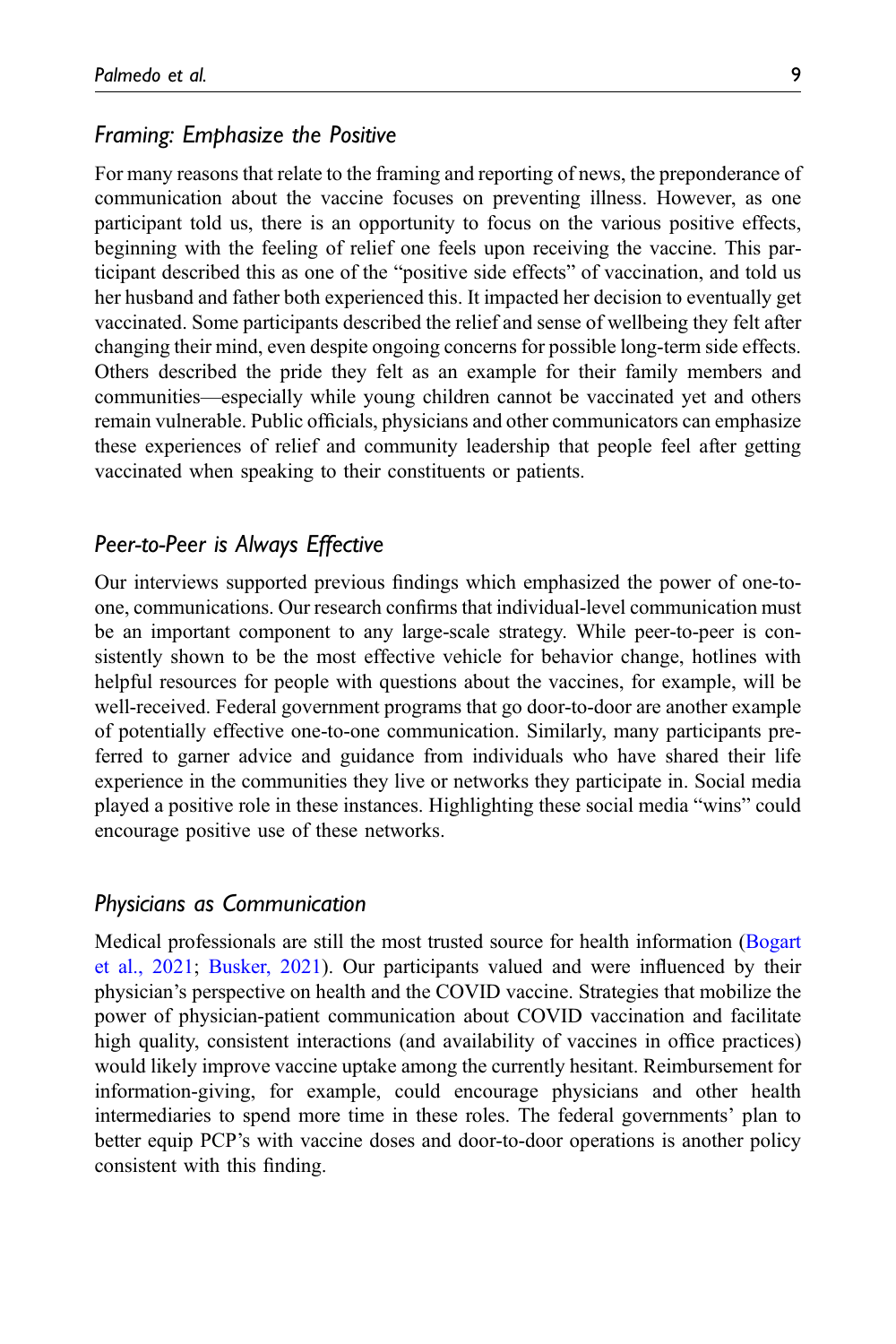### A Longer-term Policy Agenda

Looking ahead to the next global health crisis, it is critical to highlight public health policy and procedure in times of good health and not only during life-altering emergencies. When the U.S. Centers for Disease Control and Prevention (CDC), National Institutes of Health (NIH), and the Department of Health and Human Services (HHS) speak on a national platform, it should not appear to the public that these authorities "arrived from out of the blue." The following are policy recommendations informed by the research explored here:

Policymakers should seek opportunities to facilitate "feedback loops" between policy makers and the public, to forge long-term community investment. Communities can resource the work of local nonprofits, and implement systems change that support community members in assuming leadership positions at all levels of the public health field. The lack of meaningful diversity in public health at the leadership levels, is one factor that may have contributed to community refusal to accept the vaccine.

Policies that help medical professionals build stronger and deeper relationships with their patients could mitigate some of the barriers and frustrations our participants felt, such as with repeated concerns about receiving care for short-term or long-term side effects.

Strategies to rebuild the eroding trust our participants expressed, and to support physicians and community health workers in their efforts to foster trust, should center the vision that healthcare is about people, not profit. This may include moving toward the expansion and accessibility of the medical home model.

Public health and medical environments should implement mechanisms that require the consultation of patients, particularly those who have been shut out of affordable care, before new policies can be developed.

It is critical the health system become re-imagined beyond the status quo. This may involve using pharmacies, health centers, and clinics as sites for building trust in medical professionals and medical information while delivering vaccines and other interventions.

Diverse stakeholders should facilitate multisectoral commitment to trustworthy communications and transparency. Partnerships and policies need to ensure there is "whole of society" commitment to reinforcing the measures outlined above. For example, platforms that allow proliferation of misinformation and contribute to the chaotic information environment should be incentivized to find solutions to overcoming these communications issues.

Both private and public sector have a responsibility to align messaging and determine shared goals that do not pit public health against economic health. These precedents should encourage cooperation to deliver consistent communications and instill confidence in mitigating measures, including vaccination.

# Conclusion

The pandemic has laid bare the failures of current public systems and infrastructure to meet the public's health and information needs. Participants described numerous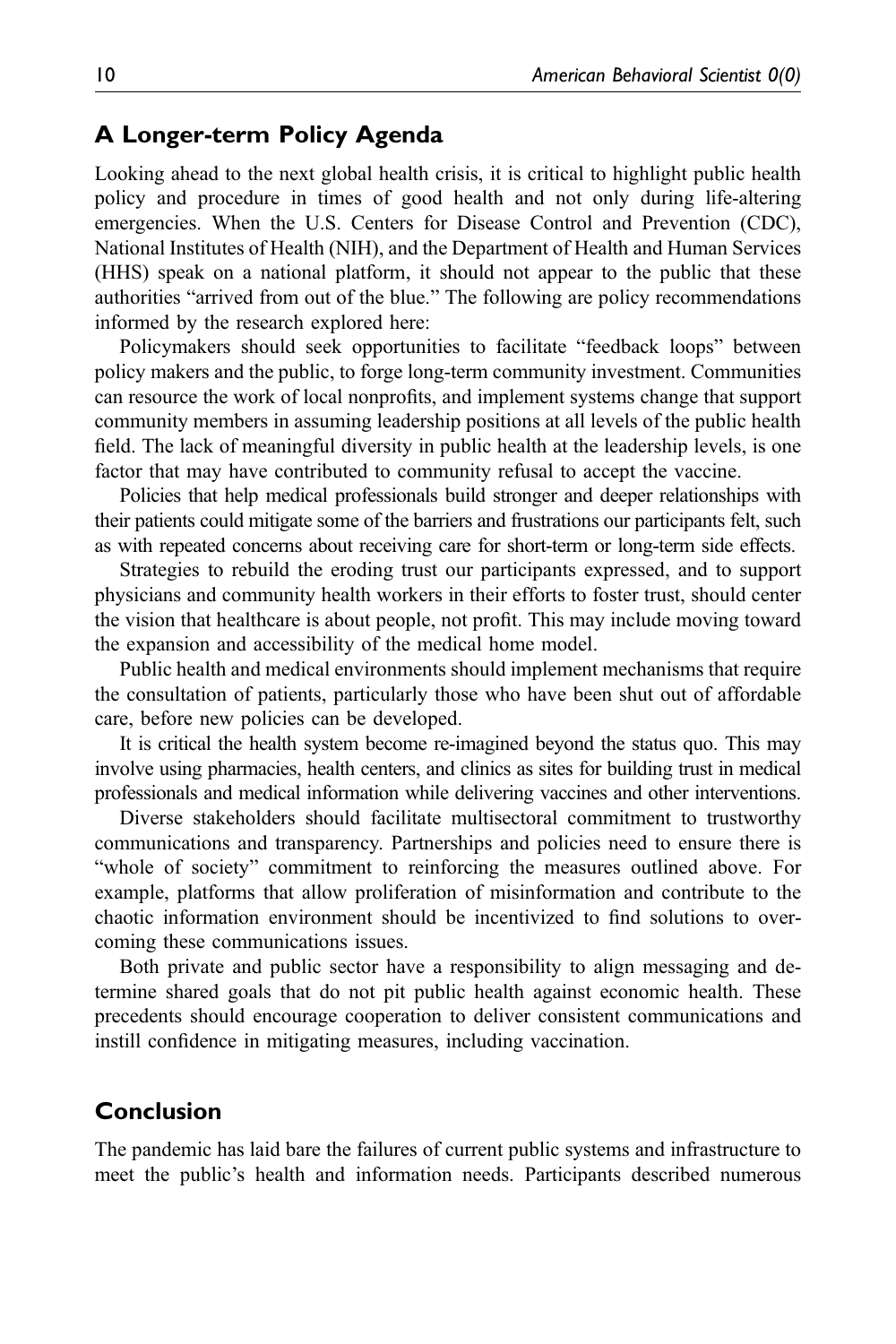instances when systems and authorities failed them and recounted frustrating interactions encountering bureaucracy and obtaining government benefits. Many participants perceived that the media, politicians, medical professionals, and businesses do not consider their values or best interests. They expressed that these entities and institutions are driven by ratings, power, and money, and that their ulterior motives create a context in which the everyday citizen cannot expect a product—in this case the COVID-19 vaccines—to be fully vetted or truly represented. We hope our research findings and recommendations will be helpful to policymakers and representatives from institutions responsible for communicating the features and benefits of the vaccines—now and into the future.

### Acknowledgments

This project was supported by the Commonwealth Fund, where we received very helpful counsel from Reginald Williams, Vice President, International Health Policy and Practice Innovations. Throughout the project, we reviewed the regular survey reports from Kaiser Family Foundation (KFF) and were fortunate to have periodic guidance from Mollyann Brodie, Executive Vice President and Chief Operating Officer. Kenneth Rabin, Senior Scholar at the CUNY Graduate School of Public Health and Health Policy, provided us with beneficial advice throughout the conceptualization of the research methodology.

### Declaration of Conflicting Interests

The author(s) declared no potential conflicts of interest with respect to the research, authorship, and/or publication of this article.

### Funding

The author(s) received no financial support for the research, authorship, and/or publication of this article.

#### <span id="page-10-1"></span>**References**

- <span id="page-10-0"></span>Bajaj, S. S., & Stanford, F. C. (2021). Beyond Tuskegee—Vaccine distrust and everyday racism. New England Journal of Medicine, 384(5), e12. [https://doi.org/10.1056/nejmpv2035827](https://doi.org/10.1056/nejmpv2035827%20https://doi.org/10.1056/nejmpv2035827)
- Baumgaertner, B., Carlisle, J. E., & Justwan, F. (2018). The influence of political ideology and trust on willingness to vaccinate. Plos One,  $13(1)$ , e0191728. [https://doi.org/10.1371/](https://doi.org/10.1371/journal.pone.0191728%20https://doi.org/10.1371/journal.pone.0191728) [journal.pone.0191728](https://doi.org/10.1371/journal.pone.0191728%20https://doi.org/10.1371/journal.pone.0191728)
- <span id="page-10-2"></span>Bogart, L. M., Ojikutu, B. O., Tyagi, K., Klein, D. J., Mutchler, M. G., Dong, L., Lawrence, S. J., Thomas, D. R., & Kellman, S. (2021). COVID-19 related medical mistrust, health impacts, and potential vaccine hesitancy among Black Americans living with HIV. Journal of Acquired Immune Deficiency Syndromes (1999), 86(2), 200–207. [https://doi.org/10.1097/](https://doi.org/10.1097/QAI.0000000000002570%20https://doi.org/10.1097/QAI.0000000000002570) [QAI.0000000000002570](https://doi.org/10.1097/QAI.0000000000002570%20https://doi.org/10.1097/QAI.0000000000002570)
- <span id="page-10-3"></span>Busker, K. A. (2021). Who told you what? Sources of information about contraception utilized by college women. Texas State University.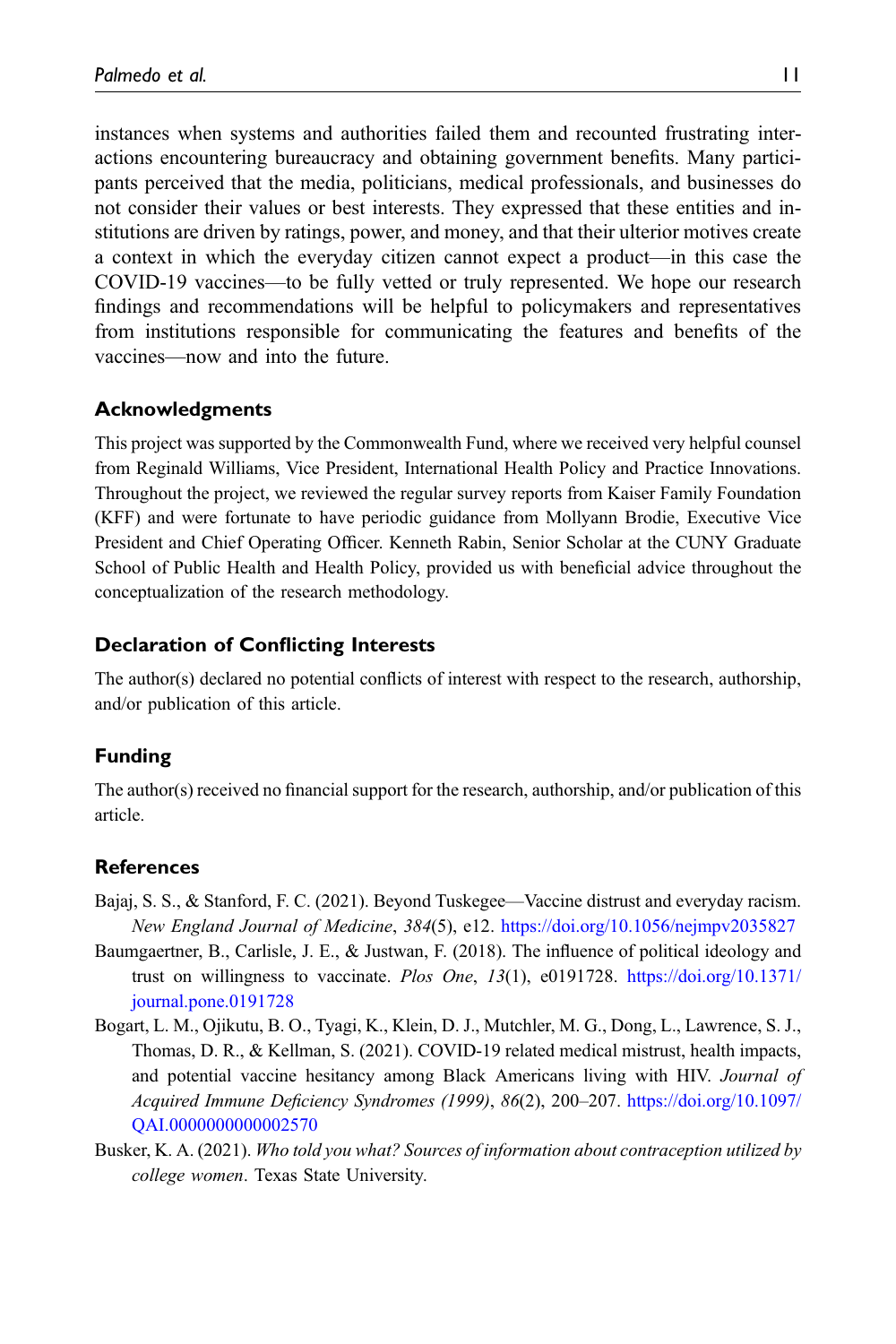- <span id="page-11-6"></span>Collins-Dexter, B. (2020). Canaries in the coal mine: COVID-19 misinformation and black communities. Technology and Social Change Research Project. [https://doi.org/10.37016/](https://doi.org/10.37016/TASC-2020-01) [TASC-2020-01](https://doi.org/10.37016/TASC-2020-01)
- <span id="page-11-14"></span>Fleming, D. A. (2021). Mandating vaccination--is it justified? American Journal of Hospital Medicine, 5(2), ■■■. <https://doi.org/10.24150/ajhm/2021.006>
- <span id="page-11-1"></span>Gollust, S. E., Nagler, R. H., & Fowler, E. F. (2020). The emergence of COVID-19 in the US: A public health and political communication crisis. Journal of Health Politics, Policy and Law, 45(6), 967–981. [https://read.dukeupress.edu/jhppl/article-abstract/45/6/967/165291/The-](https://read.dukeupress.edu/jhppl/article-abstract/45/6/967/165291/The-Emergence-of-COVID-19-in-the-US-A-Public?redirectedFrom=fulltext)[Emergence-of-COVID-19-in-the-US-A-Public?redirectedFrom=fulltext](https://read.dukeupress.edu/jhppl/article-abstract/45/6/967/165291/The-Emergence-of-COVID-19-in-the-US-A-Public?redirectedFrom=fulltext)
- <span id="page-11-0"></span>Haelle, T. (2021). This is the moment the Anti-Vaccine movement has been waiting for, opinion. New York Times. [https://nyti.ms/3BwjVww.](https://nyti.ms/3BwjVww)
- <span id="page-11-3"></span>Hamel, L., Kirzinger, A., Lopes, L., Kearney, A., Sparks, G., & Brodie, M. (2021). KFF COVID-19 vaccine monitor: August 2021. Kaiser Family Foundation.
- <span id="page-11-2"></span>Hart, P. S., Chinn, S., & Soroka, S. (2020). <? covid19?> politicization and polarization in COVID-19 news coverage. Science Communication, 42(5), 679–697. [https://doi.org/10.](https://doi.org/10.1177/1075547020950735%20https://doi.org/10.1177/1075547020950735) [1177/1075547020950735](https://doi.org/10.1177/1075547020950735%20https://doi.org/10.1177/1075547020950735)
- <span id="page-11-7"></span>Hornsey, M. J., Lobera, J., & Díaz-Catalán, C. (2020). Vaccine hesitancy is strongly associated with distrust of conventional medicine, and only weakly associated with trust in alternative medicine. Social Science & Medicine, 255, 113019. [https://doi.org/10.1016/j.socscimed.](https://doi.org/10.1016/j.socscimed.2020.113019%20https://doi.org/10.1016/j.socscimed.2020.113019) [2020.113019](https://doi.org/10.1016/j.socscimed.2020.113019%20https://doi.org/10.1016/j.socscimed.2020.113019).
- <span id="page-11-8"></span>Larson, H. J., Jarrett, C., Eckersberger, E., Smith, D. M., & Paterson, P. (2014). Understanding vaccine hesitancy around vaccines and vaccination from a global perspective: A systematic review of published literature, 2007–2012. Vaccine, 32(19), 2150–2159. [https://doi.org/10.](https://doi.org/10.1016/j.vaccine.2014.01.081%20https://doi.org/10.1016/j.vaccine.2014.01.081) [1016/j.vaccine.2014.01.081](https://doi.org/10.1016/j.vaccine.2014.01.081%20https://doi.org/10.1016/j.vaccine.2014.01.081)
- <span id="page-11-9"></span>Lee, C., Whetten, K., Omer, S., Pan, W., & Salmon, D. (2016). Hurdles to herd immunity: Distrust of government and vaccine refusal in the US, 2002–2003. Vaccine, 34(34), 3972–3978. [https://doi.org/10.1016/j.vaccine.2016.06.048](https://doi.org/10.1016/j.vaccine.2016.06.048%20https://doi.org/10.1016/j.vaccine.2016.06.048)
- <span id="page-11-11"></span>Miller, M. R. (2021). Language choice about COVID-19 vaccines can save lives. Journal of Communication in Healthcare, 14(2), 99–101. [https://doi.org/10.1080/17538068.2021.](https://doi.org/10.1080/17538068.2021.1892285%20https://doi.org/10.1080/17538068.2021.1892285) [1892285](https://doi.org/10.1080/17538068.2021.1892285%20https://doi.org/10.1080/17538068.2021.1892285)
- <span id="page-11-13"></span>Opel, D. J., Lo, B., & Peek, M. E. (2021). Addressing mistrust about COVID-19 vaccines among patients of color. Annals of Internal Medicine, 174(5), 698-700. [https://doi.org/10.7326/](https://doi.org/10.7326/m21-0055%20https://doi.org/10.7326/m21-0055) [m21-0055](https://doi.org/10.7326/m21-0055%20https://doi.org/10.7326/m21-0055) American College of Physicians
- <span id="page-11-5"></span>Piltch-Loeb, R., Silver, D., Kim, Y., Norris, H., McNeill, E., & Abramson, D. (2021). Determinants of the COVID-19 vaccine hesitancy spectrum. medRxiv.
- <span id="page-11-10"></span>Ratzan, S., Schneider, E. C., Hatch, H., & Cacchione, J. (2021). Missing the point—how primary care can overcome covid-19 vaccine "Hesitancy". New England Journal of Medicine, 384(25), e100. <https://doi.org/10.1056/nejmp2106137>
- <span id="page-11-4"></span>Rusoja, E., & Thomas, B. (2021). The COVID-19 pandemic, Black mistrust, and a path forward. EClinicalMedicine, 35(■■■), 100868. [https://doi.org/10.1016/j.eclinm.2021.100868](https://doi.org/10.1016/j.eclinm.2021.100868%20https://doi.org/10.1016/j.eclinm.2021.100868)
- <span id="page-11-12"></span>Schwarzinger, M., & Luchini, S. (2021). Addressing COVID-19 vaccine hesitancy: Is official communication the key? The Lancet Public Health, 6(6), e353–e354. [https://doi.org/10.](https://doi.org/10.1016/S2468-2667(21)00108-0%20https://doi.org/10.1016/S2468-2667(21)00108-0) [1016/S2468-2667\(21\)00108-0](https://doi.org/10.1016/S2468-2667(21)00108-0%20https://doi.org/10.1016/S2468-2667(21)00108-0)